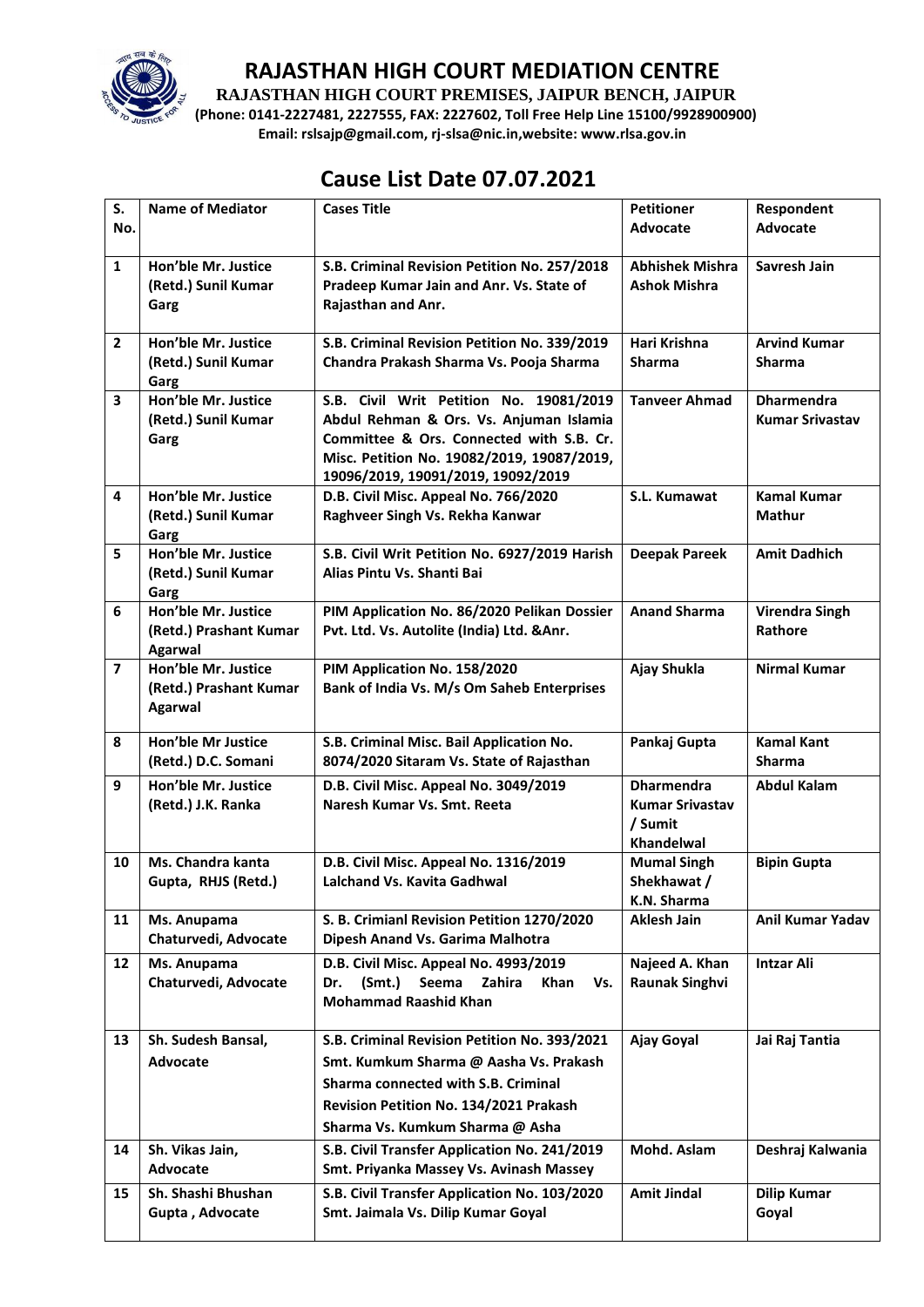

**RAJASTHAN HIGH COURT PREMISES, JAIPUR BENCH, JAIPUR**

**(Phone: 0141-2227481, 2227555, FAX: 2227602, Toll Free Help Line 15100/9928900900) Email: rslsajp@gmail.com, rj-slsa@nic.in,website: www.rlsa.gov.in**

| 16 | Sh. Ajay Kumar Bajpai,<br>Advocate     | D.B. C.M.A. No. 753/2019 Anil Pareek Vs.<br><b>Smt. Jyoti Pareek</b>                                               | <b>Vijay Dutt</b><br><b>Sharma</b> | Narendra Kumar<br><b>Mishra</b> |
|----|----------------------------------------|--------------------------------------------------------------------------------------------------------------------|------------------------------------|---------------------------------|
| 17 | Ms. Alka Bhatnagar,<br><b>Advocate</b> | D.B. Civil Misc. Appeal No. 3487/2019<br>Manoj Kumar Vs. Sunil                                                     | <b>Anoop Dhand</b>                 | <b>Ummed Khicher</b>            |
| 18 | Ms. Alka Bhatnagar,<br><b>Advocate</b> | S.B. Civil Writ Petition No. 15175/2015<br>Rajendra Singh And Ors. Vs Shribaksh Singh<br>and Ors.                  | S.K. Jindal                        | <b>Siddharth Bapna</b>          |
| 19 | Sh. Vikas Jain,<br>Advocate            | S.B. Criminal Misc. Bail Application No.<br>6627/2020 Ranvir Singh Vs. State of<br>Rajasthan                       | <b>Swadeep Singh</b><br>Hora       | L.N. Kapoor                     |
| 20 | Sh. Satish Kumar<br>Awasthi, Advocate  | D.B. Civil Misc. Appeal No. 4949/2019<br>Smt. Krishna Pareek Vs. Chandra Shekhar<br><b>Pareek</b>                  | <b>Vikas Kabra</b>                 | <b>Priyank Pareek</b>           |
| 21 | Sh. Sageer Ahammed,<br><b>Advocate</b> | D.B. Civil Misc. Appeal No. 4350/2019<br>Smt. Seema Vs. Prakash Chand                                              | Sudarshan<br><b>Kumar Laddha</b>   | <b>Sunil Jain</b>               |
| 22 | Sh. J.P. Gupta,<br><b>Advocate</b>     | S.B. Criminal Revision Petition No. 102/2016<br>Raghuveer Singh Vs. Prabhat Kanwar and<br>Ors.                     | Sajid Ali                          | Amitabh Jatav                   |
| 23 | Sh. Alok Garg,<br>Advocate             | D.B. Civil Misc. Appeal No. 10/2018<br>Shashikant Kothiyal Vs. Smt. Rajshri<br>Kothiyal                            | <b>Vikas Kabra</b>                 | Deepak Sidh<br>Harshita Sharma  |
| 24 |                                        | PIM Application No. 59/2021<br>Mr. Rajesh Kumr Vs. ACOS Ecomshop<br>Technology Pvt. Ltd. & Anr.                    | <b>Prakhar Agarwal</b>             |                                 |
| 25 |                                        | PIM Application No. 60/2020 Mrs. Sharda<br>Falor & Ors. Vs. Bajrang Lal Pareek                                     | Sukriti Kasliwal                   | Ajay Gupta                      |
| 26 |                                        | PIM Application No. 78/2021<br>M/s Om Gayatri Construction Company Vs.<br>Apollo Animal Medical Group Trust & Anr. | Shashi Kant<br><b>Saini</b>        |                                 |
| 27 |                                        | PIM Application No. 60/2021<br>A.S. Construction Co. Vs. Krishan Kumar &<br>Anr.                                   | <b>Vipul Jain</b>                  | <b>Chitesh Sharma</b>           |

**Learned Advocates are requested to get such matters referred to Mediation Centre, which in their opinion can be mutually settled by the parties on persuasion by trained Mediators, especially the matters arising out of matrimonial/ family disputes – divorce petitions, maintenance, custody of children, suit for injunction and/or declaration, partition, specific performance, recovery of possession, money suits, disputes between the landlord and tenant, Negotiable Instruments Act, Company matters and the matters of like nature. Learned Advocates may also provide the list of such cases to the Registrar (Judicial) Hon'ble Rajasthan High Court, Bench at Jaipur.** 

 **By Order** 

 **Special Secretary (Mediation & Arbitration) Rajasthan State Legal Services Authority Jaipur**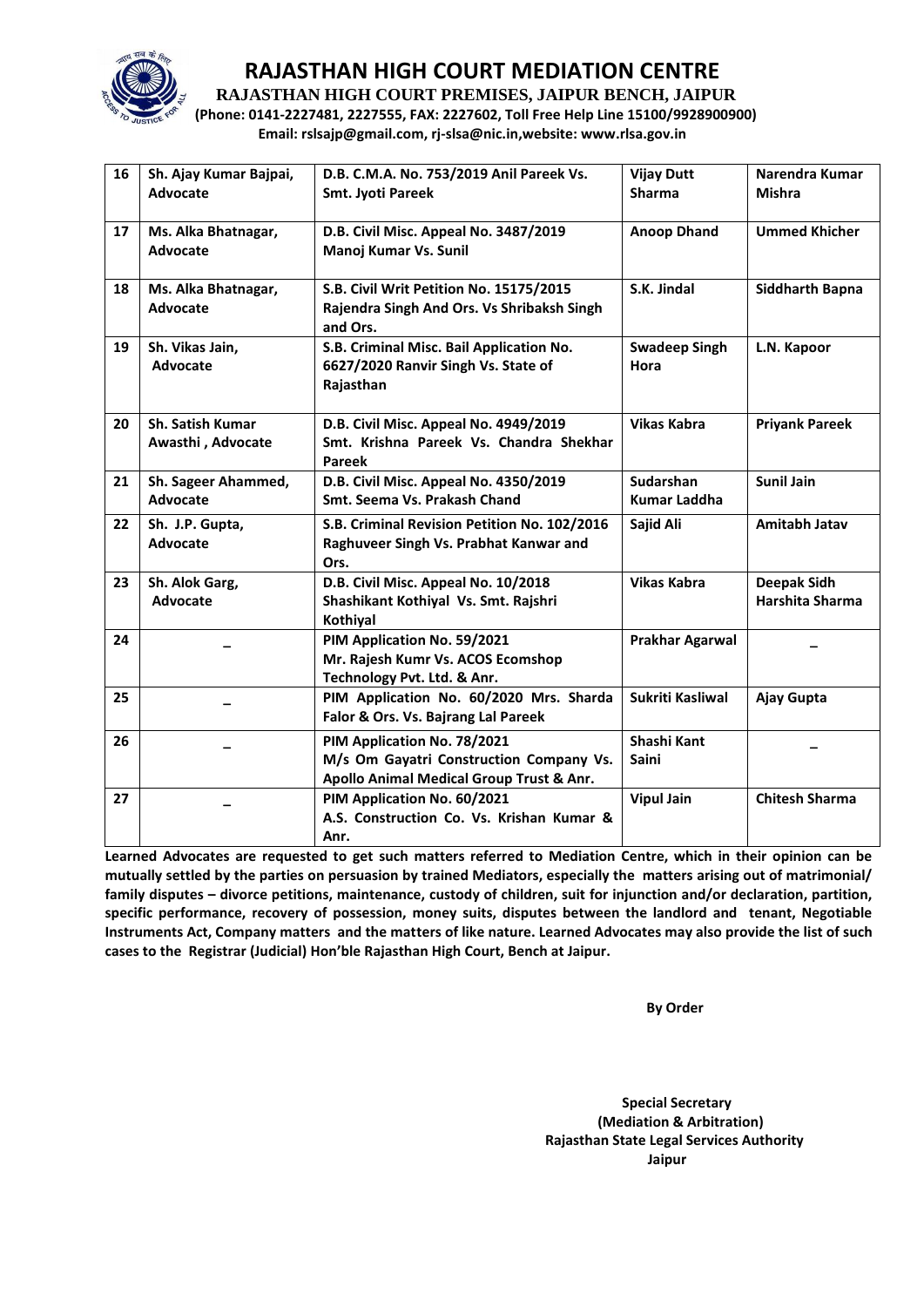

**RAJASTHAN HIGH COURT PREMISES, JAIPUR BENCH, JAIPUR**

**(Phone: 0141-2227481, 2227555, FAX: 2227602, Toll Free Help Line 15100/9928900900) Email: rslsajp@gmail.com, rj-slsa@nic.in,website: www.rlsa.gov.in**

## **Cause List Date 08.07.2021**

| S.<br>No.               | <b>Name of Mediator</b>                                      | <b>Cases Title</b>                                                                                                                                                                                                                                                   | <b>Petitioner</b><br>Advocate            | Respondent<br><b>Advocate</b>         |
|-------------------------|--------------------------------------------------------------|----------------------------------------------------------------------------------------------------------------------------------------------------------------------------------------------------------------------------------------------------------------------|------------------------------------------|---------------------------------------|
| $\mathbf{1}$            | Hon'ble Mr. Justice<br>(Retd.) Satish Chand<br><b>Mittal</b> | D.B. Civil Misc. Appeal No. 3633/2019<br>Krishna Awtar Tepan Vs. Smt. Kanishka<br>Dayma @ Hemlata                                                                                                                                                                    | Vijendra Ujjainia                        | <b>Bhavya Golecha</b><br>Aditya Jain  |
| $\overline{2}$          | Smt. Kamla Jain,<br>Advocate                                 | D.B. Civil Misc. Appeal No. 1938/2020<br>Jagdish Prasad Sharma Vs. Smt. Seema                                                                                                                                                                                        | <b>Mohit</b><br>Khandelwal               | <b>Anshul Sharma</b>                  |
| 3                       | Smt. Kamla Jain,<br>Advocate                                 | D.B. Civil Contempt Petition No. 597/2020<br>Smt. Neha Soni Vs. Naveen Kumar<br>connected with D.B. Civil Misc. Appeal no.<br>4356/2018 Smt. Neha Soni Vs. Naveen<br>Kumar Soni & D.B. Civil Misc. Appeal No.<br>4357/2018 Smt. Neha Soni Vs. Naveen<br><b>Kumar</b> | D.D. Khandelwal                          | Saransh Saini                         |
| 4                       | Sh. S.P. Mathur,<br>Advocate                                 | D.B. Civil Misc. Appeal No. 4611/2019<br>Manhori Devi Vs. Sharbati Devi                                                                                                                                                                                              | <b>Sumit</b><br>Khandelwal               | <b>Vijay Pathak</b>                   |
| 5                       | Sh. S.P. Mathur,<br>Advocate                                 | S.B. Civil Writ Petition No. 398/2020 Nishee<br><b>Dixit Vs Vishwanath Dixit</b>                                                                                                                                                                                     | Himanshu<br><b>Sharma</b>                | <b>Mahendra</b><br>Sandilya           |
| 6                       | Smt. Nirmala Sharma,<br><b>Advocate</b>                      | S.B. Criminal Misc. Petition No. 8223/2018<br><b>Bhavik Bharat Shah &amp; Ors. Vs. State of</b><br>Rajasthan                                                                                                                                                         | Raunak Singhvi                           | <b>Divyesh</b><br>Maheshwari          |
| $\overline{\mathbf{z}}$ | Sh. Pankaj Gupta,<br>Advocate                                | D.B. Civil Misc. (Matrimonial) Appeal No.<br>3639/2019 Connected with 3545/2019<br>Siddhant Sharma Vs Tanu Sharma                                                                                                                                                    | <b>Sandeep Pathak</b><br>Sonia Shandilya | Shovit Jhajharia                      |
| 8                       | <b>Sh. Satish Kumar</b><br>Awasthi, Advocate                 | S.B.<br>Criminal<br><b>Revision</b><br><b>Petition</b><br>No.<br>2603/2019 Anil Vs. Vandana Yadav @ rachna                                                                                                                                                           | Anshuman<br>Saxena                       | <b>Anil Kumar Yadav</b>               |
| 9                       | Sh. Manoj Sharma,<br>Advocate                                | S.B. Civil First Appeal No. 532/2004<br>Executive Engineer P W D Vs. M/s Bata India<br>Ltd.                                                                                                                                                                          | <b>Rohit Choudhary</b>                   | <b>Ashok Verma</b>                    |
| 10                      | Sh. Rajkumar Yadav,<br>Advocate                              | D.B. Civil Misc. Appeal No. 454/2019<br>Hanuman Prasad Vs. Chooti                                                                                                                                                                                                    | Saransh Saini                            | <b>Tarun Jain</b>                     |
| 11                      | Sh. Sudesh Bansal,<br>Advocate                               | D.B. Civil Misc. Appeal No. 2274/2017<br>connected with D.B. Civil Misc. Appeal No.<br>2282/2017 Mangi Lal Meghwal Vs. Smt.<br>Santosh Kumari and Anr.                                                                                                               | <b>Namish Nigotia</b>                    | Sajid Ali                             |
| 12                      | Smt. Sumati Bishnoi,<br>Advocate                             | D.B. Civil Misc. Appeal No. 6448/2019<br>Surendra Jangid Vs. Sarla                                                                                                                                                                                                   | <b>RDS Naruka</b>                        |                                       |
| 13                      | Sh. Satish Kumar<br>Awasthi, Advocate                        | D.B. Civil Misc. Appeal No. 2342/2018<br>Sohan Lal Vs. Indu Devi                                                                                                                                                                                                     | Pradeep<br>Kalwania                      | <b>Amit Singh</b><br><b>Shekhawat</b> |
| 14                      | Sh. Shashi Bhusan<br>Gupta, Advocate                         | D.B. Civil Misc. Appeal No. 5136/2019 Ram<br>Sahai Kushwah Vs Mamta Kushwah                                                                                                                                                                                          | Manoj Kumar<br><b>Bhardwaj</b>           | Jai Prakash Gupta                     |
| 15                      | Sh. Shashi Bhushan<br>Gupta, Advocate                        | S.B. Civil Transfer Application No. 211/2019<br>Asha Liwariya Vs. Gajendra                                                                                                                                                                                           | Saurabh Jain                             | <b>Manak Chand</b><br>Jain            |
| 16                      | Sh. Hari Kishan Sharma,<br>Advocate                          | D.B. Civil Misc. Appeal No. 2091/2020<br>Smt. Kuleshwari Vs. Rajendra Singh                                                                                                                                                                                          |                                          | <b>Mirza Faisal Baig</b>              |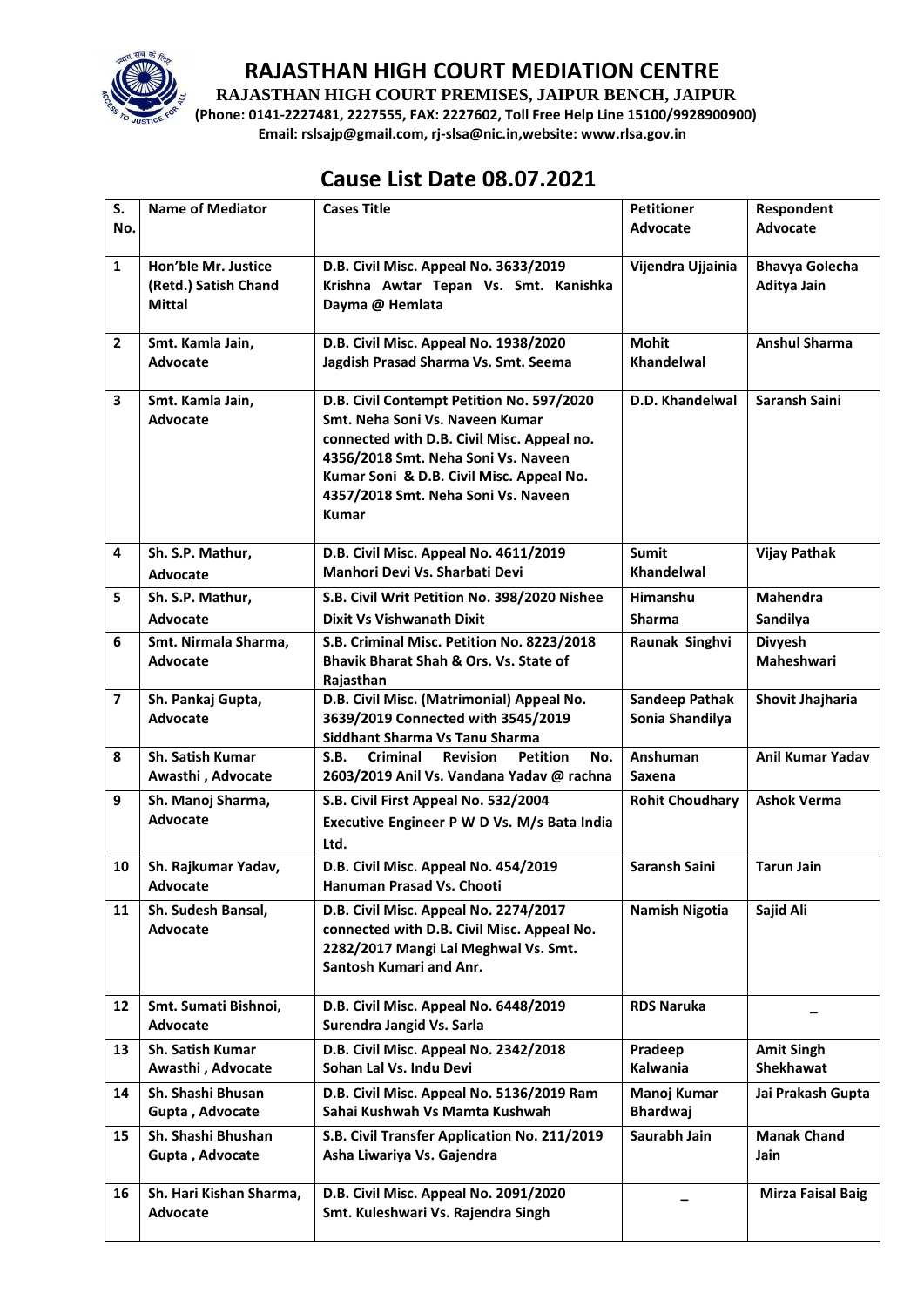

**RAJASTHAN HIGH COURT PREMISES, JAIPUR BENCH, JAIPUR**

**(Phone: 0141-2227481, 2227555, FAX: 2227602, Toll Free Help Line 15100/9928900900) Email: rslsajp@gmail.com, rj-slsa@nic.in,website: www.rlsa.gov.in**

| 17 | Sh. Pankaj Gupta,<br>Advocate   | D.B. Civil Misc. Appeal No. 4523/2019<br>Dr. Akhil Govil S/o Dr. R. C. Govil Vs. Dr.<br>(Smt.) Ruchi Baid W/o Dr. Akhil Govil D/o<br><b>Shri Prakash Chand Jain</b> | <b>Ashvin Garg</b>                                      | R. K. Mathur<br><b>Manu Agarwal</b>          |
|----|---------------------------------|---------------------------------------------------------------------------------------------------------------------------------------------------------------------|---------------------------------------------------------|----------------------------------------------|
| 18 | Sh. J.P. Gupta, Advocate        | D.B. Civil Misc. Appeal No. 1038/2020<br>Rohit Verma Vs. Smt. Krishna                                                                                               | Rajendra Singh<br><b>Tanwar</b>                         | <b>Mukesh Sharma</b>                         |
| 19 | Sh. Ashok Sharma<br>Advocate    | S.B. Civil Transfer Application No. 118/2020<br>Smt. Saroj Kanwar Vs. Shivraj Bhatt                                                                                 | <b>Kapil Gupta</b><br><b>Dharmendra</b><br><b>Kumar</b> | <b>Amit Jindal</b><br><b>Hridayesh Singh</b> |
| 20 | Sh. Suneet Awashti,<br>Advocate | D.B. Civil Misc. Appeal No. 5089/2019 Hari<br>Narayan Lohia Vs Smt. Shakuntala Devi                                                                                 | S.R. Surana With<br>Sanjay Yadav                        | <b>Vinod Patahak</b>                         |
| 21 | Ms. Anita Agarwal,<br>Advocate  | D.B. Civil Misc. Appeal No. 3014/2019<br>Amit Kumari Tiwari Vs. Smt. Shyama                                                                                         | <b>Samarth Sharma</b>                                   | <b>Mahendra Prasad</b><br>Khandelwal         |
| 22 |                                 | PIM Application No. 73/2021<br><b>Shree Krishnam Star Hotels and Real Estate</b><br>Pvt. Ltd. Vs. Arihant Dream Infra Projects<br><b>Limited</b>                    | Ankit Juneja                                            | <b>Hariom Vyas</b>                           |
| 23 |                                 | PIM Application No. 05/2021<br>Vasibala Ventures Pvt. Ltd. Vs. Cyale<br><b>Technology Pvt. Ltd.</b>                                                                 | <b>Nitesh</b><br><b>Shrivastava</b>                     | Keshav<br>Chaturvedi                         |
| 24 |                                 | PIM Application No. 06/2021<br><b>Strider Ventures Vs. Cyale Technology Pvt.</b><br>Ltd.                                                                            | <b>Nitesh</b><br><b>Shrivastava</b>                     | Keshav<br>Chaturvedi                         |
| 25 |                                 | PIM Application No. 77/2021<br>Bank of India Vs. M/s Mandavi Fashion &<br>Anr.                                                                                      | Manoj Madhani                                           |                                              |

**Learned Advocates are requested to get such matters referred to Mediation Centre, which in their opinion can be mutually settled by the parties on persuasion by trained Mediators, especially the matters arising out of matrimonial/ family disputes – divorce petitions, maintenance, custody of children, suit for injunction and/or declaration, partition, specific performance, recovery of possession, money suits, disputes between the landlord and tenant, Negotiable Instruments Act, Company matters and the matters of like nature. Learned Advocates may also provide the list of such cases to the Registrar (Judicial) Hon'ble Rajasthan High Court, Bench at Jaipur.** 

 **By Order** 

 **Special Secretary (Mediation & Arbitration) Rajasthan State Legal Services Authority** ا **Jaipur** کار است که از این است که از این است که از این است که از این است که از این است که از این است که از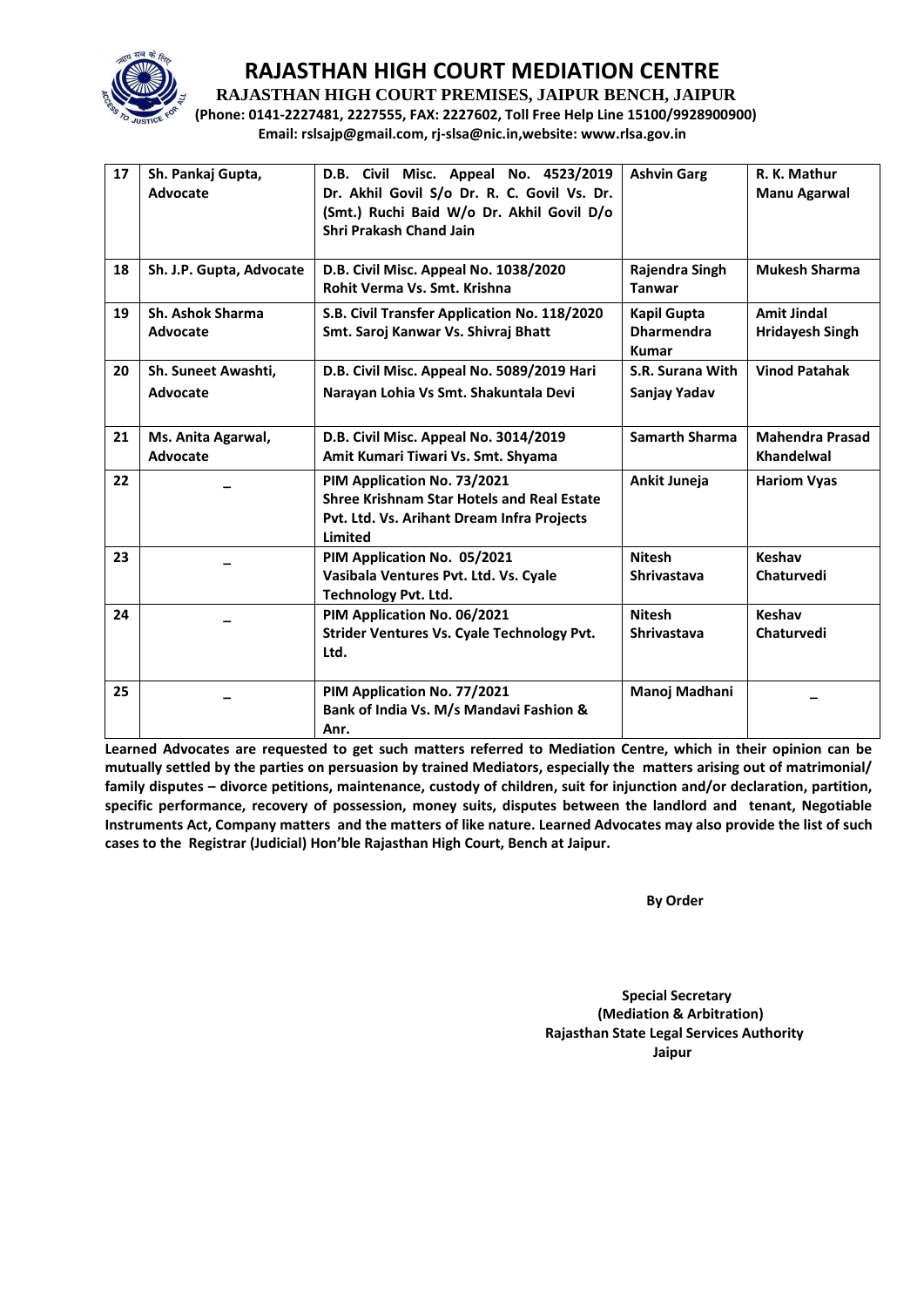

**RAJASTHAN HIGH COURT PREMISES, JAIPUR BENCH, JAIPUR**

**(Phone: 0141-2227481, 2227555, FAX: 2227602, Toll Free Help Line 15100/9928900900) Email: rslsajp@gmail.com, rj-slsa@nic.in,website: www.rlsa.gov.in**

## **Cause List Date 09.07.2021**

| S.                      | <b>Name of Mediator</b>                     | <b>Cases Title</b>                                                                                                                                                               | <b>Petitioner</b>                     | Respondent                                      |
|-------------------------|---------------------------------------------|----------------------------------------------------------------------------------------------------------------------------------------------------------------------------------|---------------------------------------|-------------------------------------------------|
| No.                     |                                             |                                                                                                                                                                                  | Advocate                              | Advocate                                        |
| $\mathbf{1}$            | Ms. Chandrakanta<br>Gupta, RHJS (Retd.)     | S.B. Criminal Revision Petition No.<br>1550/2017 Lalit Jangid Vs. Smt. Anita<br>connected with S.B. Criminal Revision<br>Petition No. 1903/2017 Anita Jangid Vs. Lalit<br>Jangid | <b>Rahul Patni</b>                    | <b>Arvind Bhardwaj</b>                          |
| $\overline{2}$          | Sh. D.P.Sharma,<br>RHJS (Retd.)             | S. B. Criminal Miscellaneous Bail Application<br>No. 9155/2019 Sunil Kallani Vs. State of<br>Rajasthan                                                                           | R.K. Agarwal                          | <b>Vivek Singh</b><br><b>Bajwa</b>              |
| 3                       | Sh. Vinodi Lal Mathur,<br>Advocate          | D.B. Civil Misc. Appeal No. 544/2020<br>Smt. Guddi Devi Vs. Mohan lal                                                                                                            | Manoj Ojla                            | <b>Mohar Pal Meena</b>                          |
| 4                       | Sh. Vinodi Lal Mathur,<br><b>Advocate</b>   | D.B. Civil Misc. Appeal No. 4860/2019<br>Smt. Yashoda Vs. Rajendra Bagdi                                                                                                         | <b>Samarth Sharma</b>                 | <b>Mayank Kumar</b><br>Choudhary                |
| 5                       | Sh. Vinodi Lal Mathur,<br>Advocate          | D. B. Civil Misc. Appeal No. 4936/2018 and<br>4913/2018 Dayanand @ Tulsiram Vs. Smt.<br>Vedika @ Baby                                                                            | <b>Ankit Agrawal</b>                  | J. R. Tantia                                    |
| 6                       | Sh. Vinodi Lal Mathur,<br>Advocate          | D.B. Civil Misc. Appeal No. 198/2020<br>connected with D.B. Civil Misc. Appeal No.<br>454/2020 Smt. Suman Devi Vs. Balbir                                                        | Raj Kumar Gaur                        | <b>Sunil Kumar</b><br>Singodiya                 |
| $\overline{\mathbf{z}}$ | Sh. Rajendra Singh<br>Shekhawat, Advocate   | S.B. Criminal Misc. Petition No. 1939/2015<br>Satyanarain Napit and Ors. Vs. State of<br>Rajasthan                                                                               | R.B. Mathur                           | Rajneesh Gupta                                  |
| 8                       | Sh. Rajendra Singh<br>Shekhawat, Advocate   | D.B. Civil Misc. Appeal No. 3235/2018<br>connected with 3219/2018<br>Dipendra Yadav Vs. Smt. Pratima Yadav                                                                       | <b>Nitin Jain</b>                     | <b>Vijay Choudhary</b>                          |
| 9                       | Sh. Rajendra Singh<br>Shekhawat, Advocate   | S.B. Civil Misc. Transfer Application No.<br>57/2020 Smt. Mushrat Bano Vs. Asrar<br>Ahmed                                                                                        | <b>Mirza Sharaft</b><br><b>Beg</b>    | Mohammad<br>Aslam                               |
| 10                      | Sh. Sageer Ahammed,<br>Advocate             | D.B.Civil Miscelaneous Appeal No.<br>4204/2018<br>Girish Kumar S/o Shri<br>Premchand Ji Dhamani V/s Smt. Seema Devi                                                              | M.M. Ranjan                           | Jitendra Mishra                                 |
| 11                      | Sh. Sageer Ahamad,<br><b>Advocate</b>       | D.B. Civil Misc. Appeal No. 4927/2019<br>MamtaKhoda Vs. Akshya Kumar Badgujar                                                                                                    | Vishnu Shankar<br>Dadaya              | Sarfaraz Haider<br><b>Khan</b>                  |
| $12 \overline{ }$       | <b>Sh. Arvind Kumar</b><br>Pareek, Advocate | S.B. Criminal Revision Petition No.<br>1208/2016<br>connected with S.B. Criminal Revision<br>Petition No. 1207/2016 Dashrath Singh Vs.<br>State of Rajasthan & Anr.              | <b>Amit Singh</b><br><b>Shekhawat</b> | <b>Ripu Daman</b><br><b>Singh Naruka</b>        |
| 13                      | <b>Sh. Arvind Kumar</b><br>Pareek, Advocate | D.B. Civil Misc. Appeal No. 1024/2018<br>Sankalp Arora Vs. Smiksha Chug                                                                                                          | S.S. Hora                             | Neeraj Batra                                    |
| 14                      | Ms. Archana Mantri,<br>Advocate             | S.B. Civil First Appeal No. 58/2020<br>Navratan Lal Vs. Smt. Kaushalya                                                                                                           | <b>Sudesh Bansal</b>                  | <b>Ram Singh Gurjar</b><br><b>Mamoon Khalid</b> |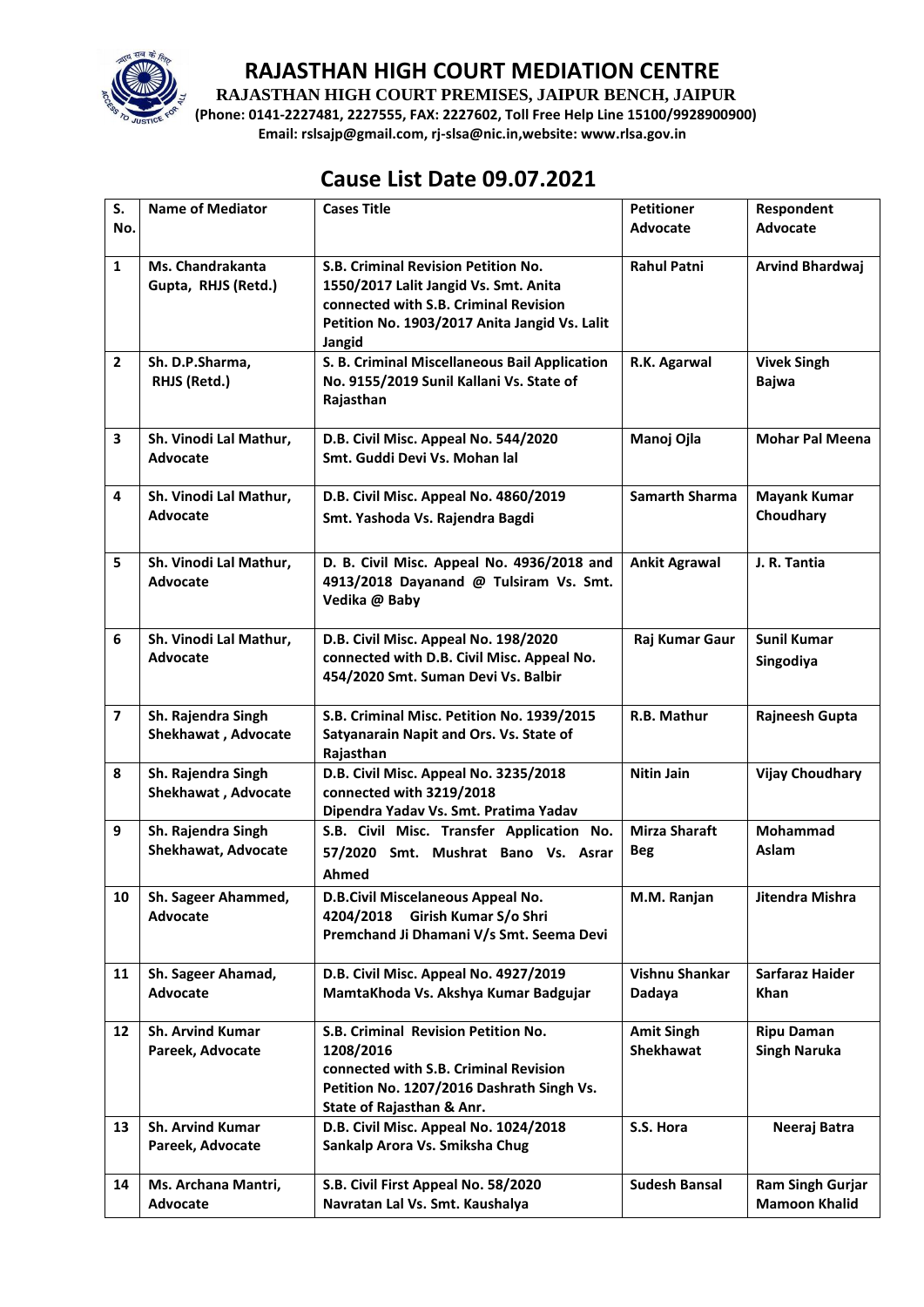

**RAJASTHAN HIGH COURT PREMISES, JAIPUR BENCH, JAIPUR**

**(Phone: 0141-2227481, 2227555, FAX: 2227602, Toll Free Help Line 15100/9928900900) Email: rslsajp@gmail.com, rj-slsa@nic.in,website: www.rlsa.gov.in**

| 15 | Sh. Ashwani Chobisa,<br>Advocate        | S.B. Criminal Revision Petition No. 441/2018<br>Megha Gupta Vs. Rahul Rela and Ors.                                                                     | <b>Anoop Dhand</b>                                            | <b>Rahul Meratwal</b>                                   |
|----|-----------------------------------------|---------------------------------------------------------------------------------------------------------------------------------------------------------|---------------------------------------------------------------|---------------------------------------------------------|
| 16 | Sh. Ashwani Chobisa,<br><b>Advocate</b> | D.B. Civil Misc. Stay Application<br>No.<br>3337/2019 D.B.Civil Miscelaneous Appeal<br>No. 4082/2019<br>Vijay Singh Rathore V/s<br>Smt. Krishna Chauhan | R.B. Mathur,<br><b>Nikhil Simlote</b>                         | Rajneesh Gupta<br><b>Rahul Sharma</b>                   |
| 17 | Sh. Pankaj Gupta,<br><b>Advocate</b>    | D.B. Civil Misc. Appeal No. 4865/2019<br>Kamlesh Mehra Vs. Smt. Rajesh Bai                                                                              | <b>Shree Ram</b><br><b>Dhakar</b>                             | <b>Subodh Kumar</b><br><b>Sharma</b>                    |
| 18 | Sh. Manish Kumawat,<br>Advocate         | D.B. Civil Misc. Appeal no. 2258/2019<br>Jitendra Yadav Vs. Leela Bai                                                                                   | <b>Deepak</b><br>Chouhan                                      | <b>Brahma Prakash</b>                                   |
| 19 | Sh. Sudesh Bansal,<br>Advocate          | D.B. Civil Miscellaneous Appeal No.<br>578/2019 Sumira Devi Vs. Gulab Chand                                                                             | <b>Tarun Jain</b>                                             | <b>Vidhut Kumar</b><br>Gupta                            |
| 20 | Sh. Ravi Bhojak,<br>Advocate            | D.B. Civil Misc. Appeal No. 4055/2019<br>Smt. Meenakshi Vs. Jaiprakash                                                                                  | Girraj Prasad<br>Gadhwal                                      | <b>Dinesh Singh</b>                                     |
| 21 | Sh. Manish Kumawat,<br><b>Advocate</b>  | S.B. Civil Second Appeal No. 32/2011<br>Goverdhan & Anr. Vs. Thakur Sajjan Singh<br>& Anr.                                                              | M.M. Ranjan                                                   | <b>Mohmood Khalid</b>                                   |
| 22 | Sh. Harish Kumar<br>Tripathi, Advocate  | D.B. Civil Misc. Appeal No. 5401/2018<br>Smt. Reenu Sharma Vs. Nitin Mishra                                                                             | <b>Mohit Gupta</b>                                            | Vigyan Shah                                             |
| 23 | Sh. Sudesh Bansal,<br><b>Advocate</b>   | D.B. Civil Misc. Appeal No. 4205/2018<br>Tarachand S/o Shri Narayanlal Vs. Smt.<br>Maya Devi W/o Tarachand D/o Shri<br><b>Ramkishore Khandelwal</b>     | Sanjay Kumar<br>Singhal                                       | <b>Anil Agarwal</b><br><b>Govind Sharma</b>             |
| 24 | Sh. Suneet<br>Awasthi, Advocate         | D.B. Civil Misc. Appeal No. 907/2017<br>Vishal Agarwal Vs. Smt. Sakshi Gupta                                                                            | <b>Sudesh Bansal</b>                                          | S. N. Kumawat /<br><b>Nawal Kishore</b><br><b>Saini</b> |
| 25 | Ms. Archana Mantri,<br>Advocate         | D.B. Civil Misc. Appeal No. 2214/2018<br>Smt. Komal Pingoliya Vs. Om Prakash Verma                                                                      | <b>Nishant Sharma</b>                                         | Parmanand<br><b>Paliwal</b>                             |
| 26 | Ms. Archana Mantri,<br>Advocate         | D.B. Civil Misc. Appeal No. 6484/2019<br>MadhuGautamVs Amit Sharma                                                                                      | Liyakat Ali                                                   | Ganesh Gupta/<br><b>Shailesh Prakash</b><br>Sharma      |
| 27 | Sh. Ashok Sharma,<br>Advocate           | D.B. Civil Misc. Appeal No. 3483/2019<br>Atal Raj Mehta Vs. Smt. Pooja Mehta                                                                            | <b>Mukesh Sharma</b>                                          | <b>Amit Dadhich</b>                                     |
| 28 | Smt. Sumati Bishnoi,<br>Advocate        | D.B. Civil Misc. Appeal No. 6408/2019<br>Smt. Rehana Bano Vs. Mohammed Umar                                                                             | Eliyas Ali                                                    | <b>Ripu Daman</b><br><b>Singh Naruka</b>                |
| 29 | Dr. Y.C. Sharma,<br>Advocate            | S.B. Civil Transfer Application No. 253/2019<br>Smt. Rekha Gothwal Vs. Kamlesh Kumar                                                                    | <b>Brahm Prakash</b><br><b>Sandeep Singh</b><br><b>Nirwan</b> | <b>Intzar Ali</b>                                       |
| 30 |                                         | PIM Application No. 63/2021<br>M/s RSA Herbal Pharmaceuticals Vs. M/s<br>Flabia Fresh Private Limited & Anr.                                            | <b>Hitesh Mishra</b>                                          |                                                         |
| 31 |                                         | PIM Application No. 84/2021<br>Sh. Anil Kumar & Anr. Vs. Sh. Chhailendra<br>Yadav & Anr.                                                                | <b>Rohit Choudhary</b>                                        |                                                         |
| 32 |                                         | PIM Application No. 85/2021<br>Smt. Kavita & Anr. Vs. Smt. Sapna Yadav &<br>Anr.                                                                        | <b>Rohit Choudhary</b>                                        |                                                         |
| 33 |                                         | PIM Application No. 33/2021<br>M/s Jaipur Polymers Pvt. Ltd. Vs. M/s                                                                                    | <b>Prateek Kasliwal</b>                                       |                                                         |